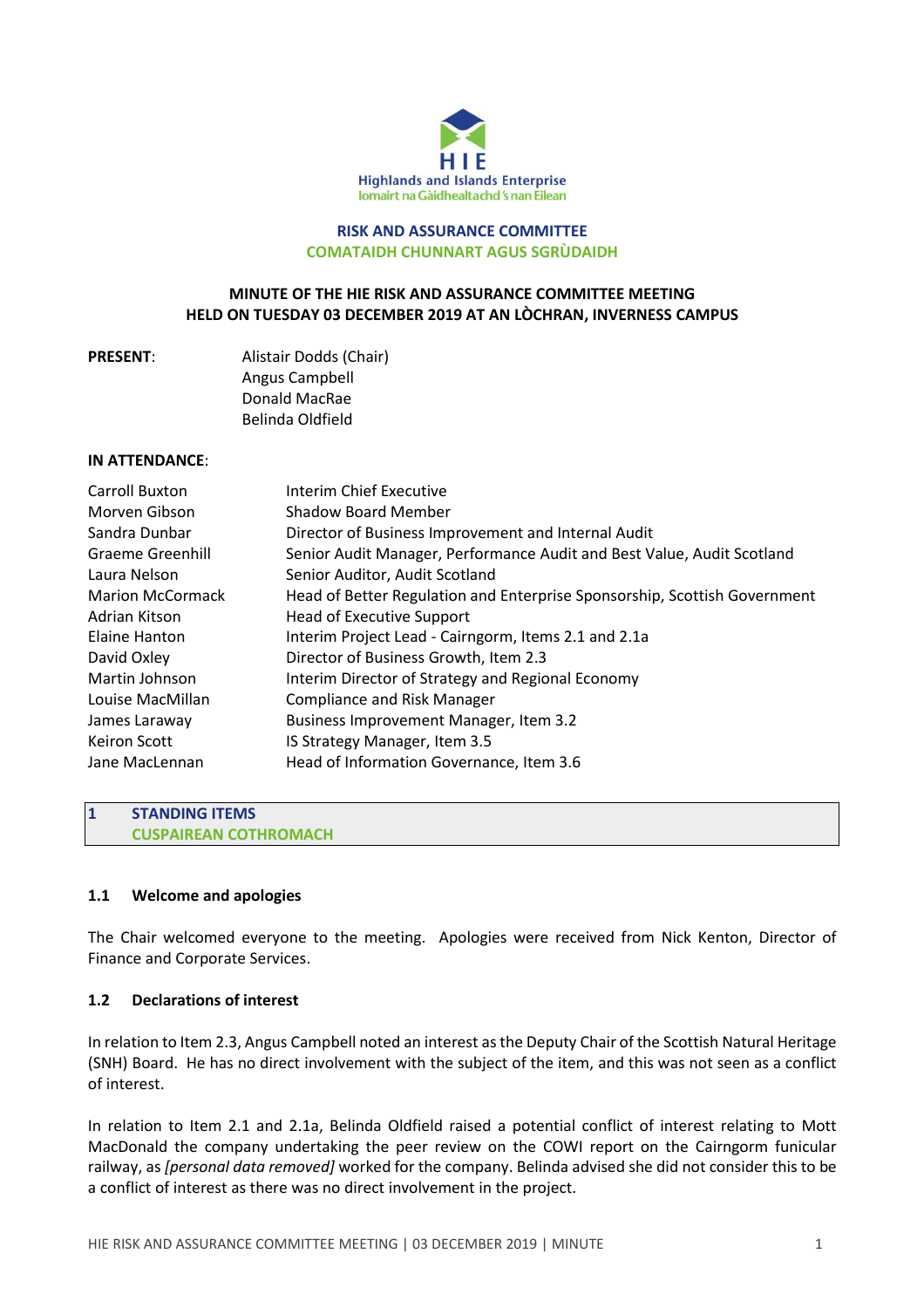# **1.3 Minute of Risk and Assurance Committee meeting held on 13 August 2019**

The minute was approved subject to minor amendments.

Page 5, 2.6 HIE Annual Report and Accounts 2018/19, sixth paragraph, clarify financial year each sum refers to.

Page 5, 2.6 HIE Annual Report and Accounts 2018/19, 9<sup>th</sup> paragraph, note that Scottish Government is aware of the balance sheet position.

Page 7, 3.1 Cairngorm Mountain Update, 6<sup>th</sup> paragraph first sentence, correct sentence by removing "I". Page 7, 3.2 Space Update, 1<sup>st</sup> paragraph, correct nature of the interest recorded for Angus Campbell. Page 12, 5.2 Audit Report – Follow up of Internal Audit Recommendations, at the last sentence add "CEO would pursue follow up actions with Leadership Team".

# **1.4 Matters arising from Risk and Assurance Committee meeting held on 13 August 2019**

It was noted that Jane MacLennan the Head of Information Governance was the HIE Data Protection Officer (DPO).

The Interim Chief Executive updated the Committee in relation to the letter to the Scottish Government regarding the pension guarantee and that actuarial advice had been commissioned re the HIE and LGPS schemes. Once advice has been received, HIE will then go back to the Scottish Government and Trustees establishing the position. An update will be provided to the next Committee meeting on the 3<sup>rd</sup> March 2020.

## **1.5 Matters arising from the HIE Board meetings held on 03 September 2019 and 29 October 2019**

There were no matters arising from the HIE Board meetings held on 03 September 2019 and 29 October 2019.

#### **2 CURRENT AND EMERGING ISSUES CUNNTASAN BLIADHNAIL**

# **2.1 Cairngorm Mountain Update**

*Elaine Hanton joined the meeting.*

The Interim Project Lead for Cairngorm outlined that this paper sits alongside an update paper to the HIE Board. Critical to the development of the Business Case and master planning is engagement with a wide range of key stakeholders. To this end there has been considerable effort in the early part of November to engage with a wide range of key stakeholders. It was agreed that further consultation would take place as the Outline and Final Business Cases progress.

Work continues apace to develop an Outline Business Case for consideration by the HIE Board and Scottish Government for early in the New Year. Early indications are that a repair would be the preferred option, but this will be tested as part of the business case options appraisal process. This remains a very challenging project and there are a number of interdependent activities in the programme critical path which need to align for the funicular solution to commence in early summer 2020. The project plan requires HIE to continue to incur costs at risk to maintain the critical path. In addition, a solution will require public sector funding of the infrastructure work and CMSL operating costs. It is anticipated that a final business case will be presented to the Board and Scottish Government in spring 2020 to meet the window for funicular repairs.

As part of the Business Case development process, HIE's contractors, RSM, have started a process of identifying lessons learned both at Cairngorm previously but also from wider investments and global best practice in relation to ski and mountain resort operation.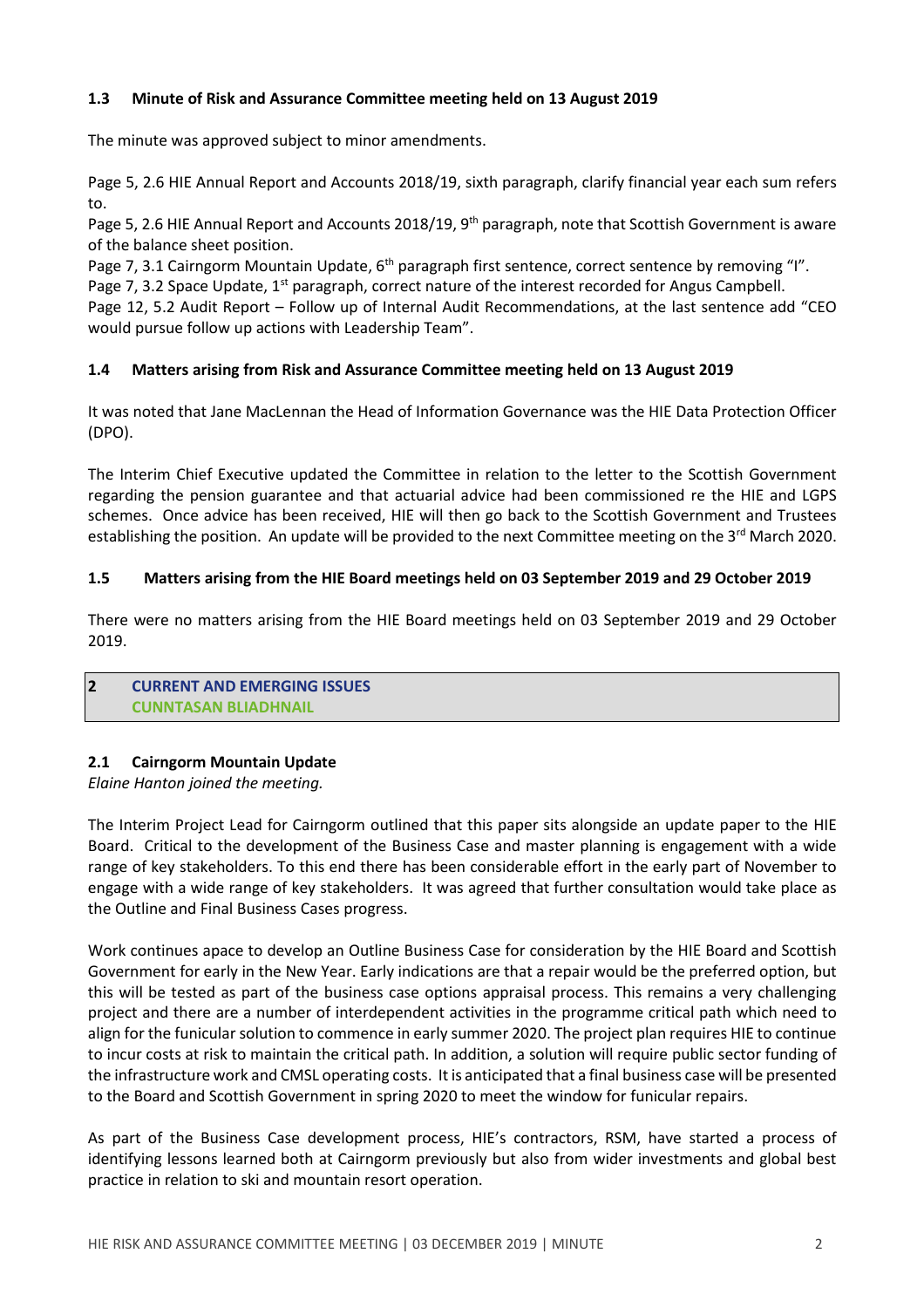# *[Paragraph removed in the interests of the effective conduct of public affairs.]*

Public interest in Cairngorm continues with media, MSP, stakeholder and FOI requests. Significant amounts of HIE staff time is being spent on these issues.

The Committee asked about the long term sustainability. It was confirmed that this formed part of the lessons learned work being undertaken by RSM who are reviewing different ownership models which will form part of the Business Case. The assumption is that HIE will retain control during the first phase but that this may change beyond that point.

## **a. SG Review**

The Head of Better Regulation and Enterprise Sponsorship, Scottish Government provided an update on the SG review noting that this had been largely completed and a draft taken to the Minister. Communication plans are still being considered and it was noted that Purdah advice received was that should the report be made public, publication would have to wait until after the General Election. The Minister is keen to see continued stakeholder engagement. The report will be shared with Audit Scotland as soon as possible.

The Committee asked if the final report would be shared with HIE prior to any publication and it was confirmed that this would be the case.

The committee welcomed the helpful discussion on Cairngorm noting the good progress being made with the Business Case and the likelihood of this going to the Board in February 2020.

The Committee noted the complexity and the number of challenging interdependent elements of the Cairngorm programme and the need for HIE to ensure it remains objective and strategic. Progress with the Guarantees was noted as was the potential publication of the SG review in January 2020. A copy of the final report would be provided to the HIE Board when available.

The Committee noted their appreciation of the work of all involved highlighting the significant public interest and importance to the Highlands.

# **2.2 Audit Scotland – Section 23 Report**

The Senior Audit Manager from Audit Scotland provided an overview of the process, timetable and issues to be covered as part of the Section 23 review.

The scoping exercise is currently underway with access having been provided to documentation. The project brief will then be published on the Audit Scotland website with an issues matrix to be agreed before Christmas. Fieldwork will take place during January and February with interviews to be arranged to include external stakeholders. The draft report highlighting emerging messages will be ready early March and will be issued late March or early April with final publication on 7<sup>th</sup> May 2020. This will then be presented to the Public Audit and Post-legislative Scrutiny Committee late May who could then passthe report on to the Rural Economy and Connectivity Committee.

The areas of interest will be 1) The HIE management of Cairngorm Mountain Limited (CML) from 2014 to the point that it entered administration; 2) HIE's response to CML entering administration and the establishment of CMSL and 3) Events post establishment of CMSL such as the robustness of decision making.

Audit Scotland will use the Scottish Government review as part of their own review but stressed that they are totally independent. It is also recognised that they will be reporting in an environment when final decisions by HIE and Scottish Government relating to Cairngorm still need to be made.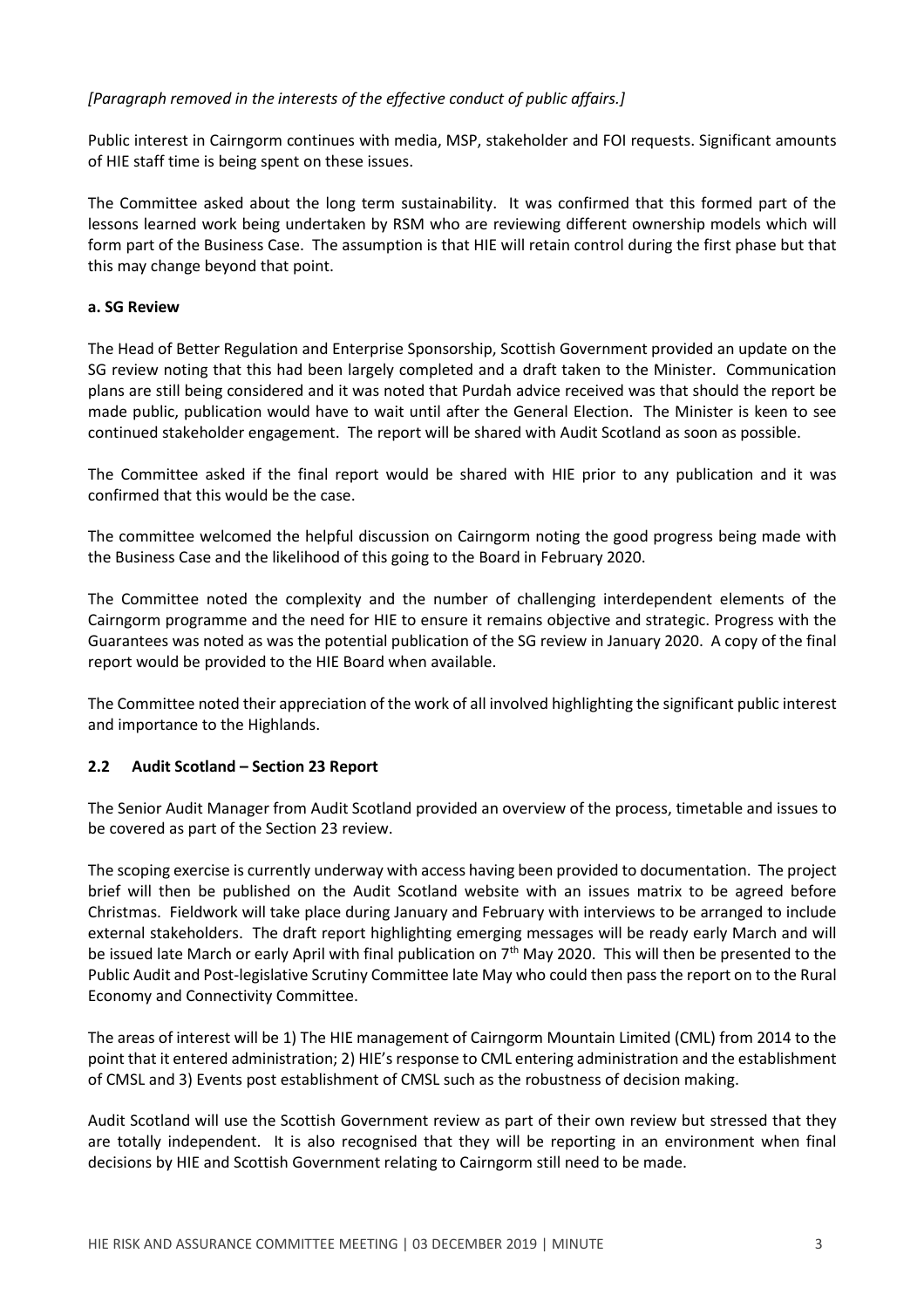The Head of Better Regulation and Enterprise Sponsorship, Scottish Government confirmed that it is the Director General and not the Minister who would appear before the Public Audit and Post-legislative Scrutiny Committee and that HIE should prepare for a possible committee appearance.

The Senior Audit Manager from Audit Scotland confirmed that the Auditor General will update the Public Audit and Post-legislative Scrutiny Committee and it was routine for Audit Scotland to come back and review recommendations made in the report and this could form part of the annual audit process.

The Chair thanked Audit Scotland for the update.

*Elaine Hanton left the meeting.*

# **2.3 Space Hub Sutherland Update**

*David Oxley joined the meeting.*

The Director of Business Growth provided an update the HIE Risk and Assurance Committee on the status of the Space Hub Sutherland project with regards to current risks, and project delivery.

*[Paragraph removed in the interests of the effective conduct of public affairs and reasons of commercial sensitivity.]*

*[Paragraph removed in the interests of the effective conduct of public affairs and reasons of commercial sensitivity.]*

*[Paragraph removed in the interests of the effective conduct of public affairs and reasons of commercial sensitivity.]*

*[Paragraph removed in the interests of the effective conduct of public affairs and reasons of commercial sensitivity.]*

*[Paragraph removed in the interests of the effective conduct of public affairs and reasons of commercial sensitivity.]*

*[Paragraph removed in the interests of the effective conduct of public affairs and reasons of commercial sensitivity.]*

*[Paragraph removed in the interests of the effective conduct of public affairs and reasons of commercial sensitivity.]*

*[Paragraph removed in the interests of the effective conduct of public affairs and reasons of commercial sensitivity.]*

*[Paragraph removed in the interests of the effective conduct of public affairs and reasons of commercial sensitivity.]*

*David Oxley left the meeting.*

### **2.4 Court Case Update**

*[Paragraph removed in the interests of the effective conduct of public affairs.]*

*[Paragraph removed in the interests of the effective conduct of public affairs.]*

*[Paragraph removed in the interests of the effective conduct of public affairs.]*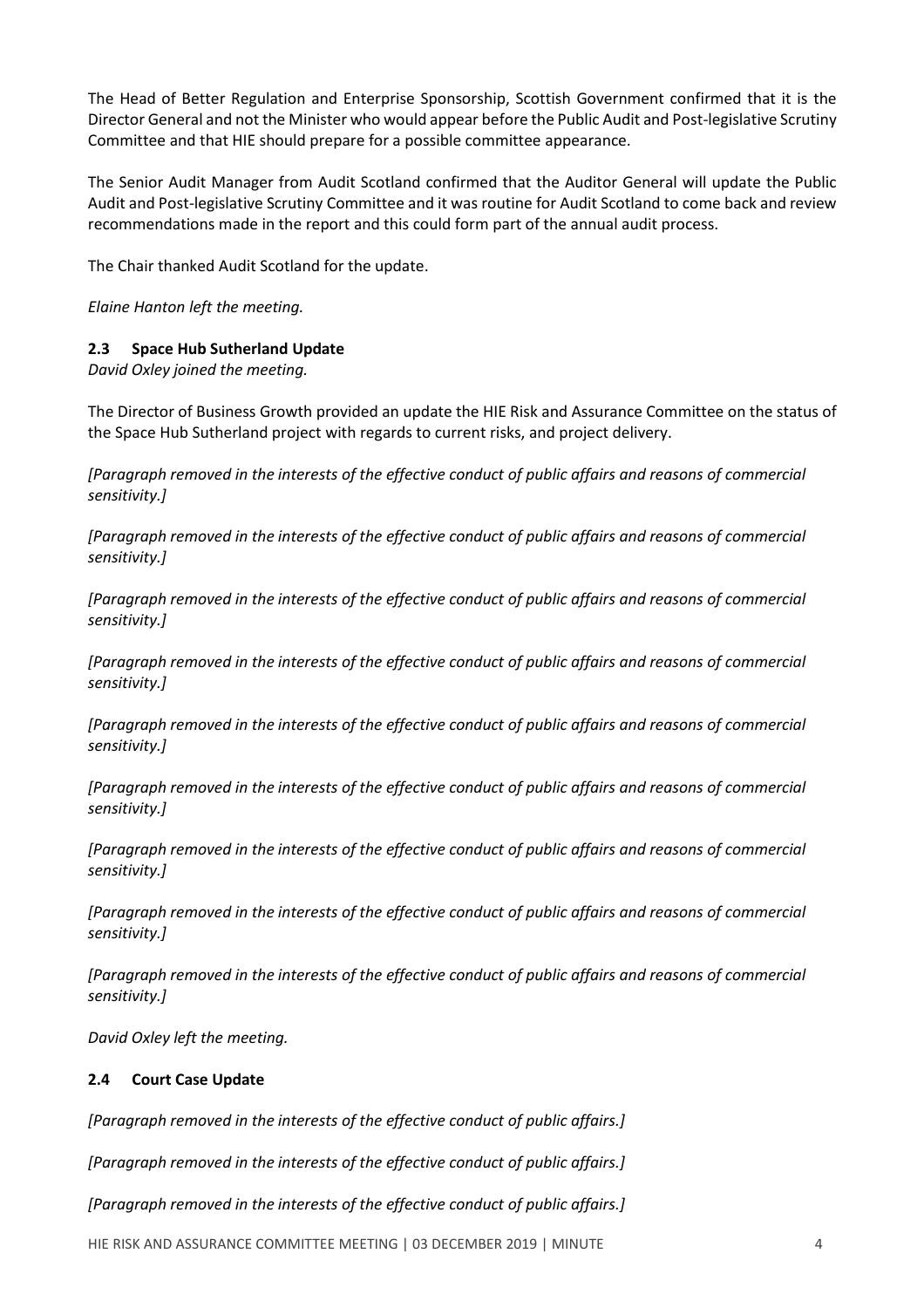*[Paragraph removed in the interests of the effective conduct of public affairs.]*

*[Paragraph removed in the interests of the effective conduct of public affairs.]*

# **2.5 VAT Update**

In the absence of the Director of Finance and Corporate Services, the Interim Chief Executive and the Director of Business Improvement and Internal Audit provided an update on the current position. It was highlighted that progress had been made with the categorisation of projects. HIE has been working with E&Y to clarify the correct allocation of projects to categories. This has been a more time-consuming exercise that originally envisaged and the draft new Partial Exemption Special Method (PESM) will not be available to present to HMRC until 13<sup>th</sup> December 2019.

During the clarification of projects allocated to categories it was noted that there may be an opportunity for HIE to improve the VAT recovery available on some projects and indications are that HIE can remain within the original figure of £4.5m provided by Scottish Government to assist HIE in settling the liability with HMRC.

It was agreed that a meeting would be arranged with the Chair of HIE, the Chair of the Risk and Assurance Committee, the Interim Chief Executive, The Director of Finance and Corporate Services, the Director of Business Improvement and Internal Audit, Ernst and Young and Scottish Government to discuss.

It was recognised that the VAT issues being dealt with by HIE also need to be considered in the context of the wider Scottish Public Sector and HIE needed to take advice from Scottish Government regarding optimal outcomes on this basis. The Director of Finance and Corporate Services has met with other public sector bodies to discuss lessons learned from their experience of similar issues. There was concern from the Committee that the wider public sector context needed to be balanced with minimising any liability for HIE.

The Committee noted that much work had been undertaken on this but that it needed to be drawn to a conclusion with a submission made on 13<sup>th</sup> December 2019. It was good to note that the figure was reducing, and the position had moved on over 18 months but this needs resolved to ensure the budget position is clear.

# **2.6 Finance Team Staffing Update**

The Interim Chief Executive provided an update to the Committee on the staffing of the Finance Department following recommendations made by Audit Scotland.

A graduate has been recruited and began in early November. A job description forthe qualified post has been agreed, graded and has been out to advert, with a planned interview date of 10th December. From the applications received HIE is hopeful of a positive outcome.

Initial planning for the year end timetable has commenced with a meeting of team representatives from relevant teams taking place on 18th December to ensure the year end timetable and preparation of annual accounts starts from 3rd January. A 'lessons learned' meeting has been held with Audit Scotland and this will inform the 2019/20 Annual Accounts process.

The Committee were pleased to see that progress had been made particularly with the need to get the right skills in place. It was requested that an update be provided to the Committee and the Board following interviews.

### **2.7 Brexit Approach Update**

*Martin Johnson joined the meeting.*

The Interim Director of Strategy and Regional Economy provided an update to the Committee outlining the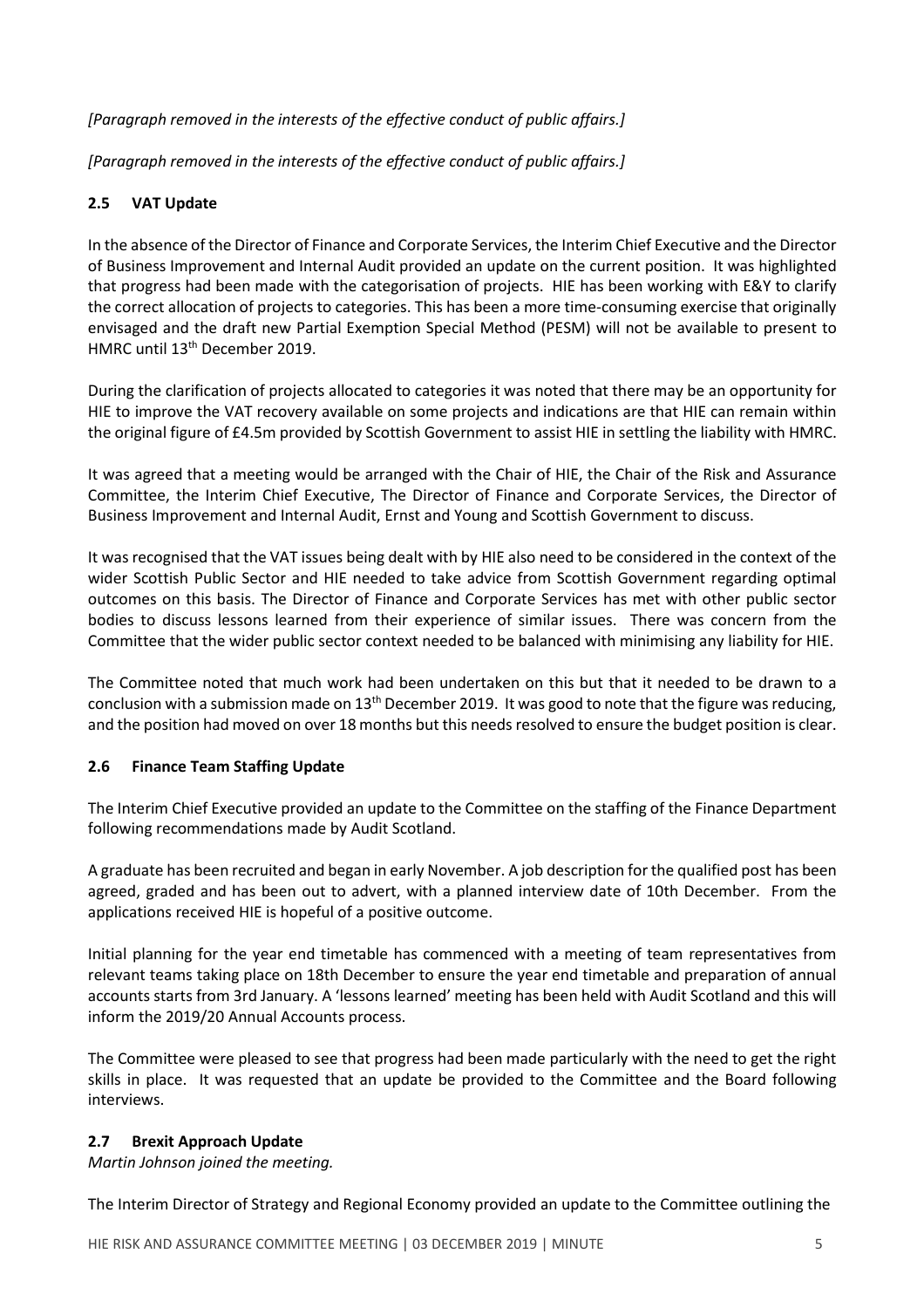broad set of business and place-based actions which have been initiated by HIE, including participation and alignment with the national Scottish response and drawing particular attention to the HIE Brexit action plan.

The Committee asked if any more needed to be done by HIE and if there were any opportunities from Brexit. It was confirmed that HIE was looking to reach a wider base via a variety of options including one to one sessions, social media, press and public relations, Business Gateway and also via various webinars. There were also opportunities which were dependent on import and export tariffs and regulations and these were recognised as priority areas to look at.

The Committee thanked the Interim Director for the update.

*Martin Johnson left the meeting.*

**3 PLANNED ACTIVITY GNÌOMHACHDAN PLANAICHTE**

## **3.1 Business Improvement Internal Audit (BIIA) Update**

The Director of Business Improvement and Internal Audit (BIIA) provided an update on the key activities of the BIIA Directorate. As part of HIE's assurance and internal control environment the HIE risk register is regularly updated. The risk register is used to inform and update the assurance plan and activity. *[Sentence removed in the interests of the effective conduct of public affairs.]*

The plan is informed by discussions with Leadership Team and Senior Managers to identify the key priority areas. To help take a structured approach to this work we looked to identify actions under the following headings: a) Areas where strategy guidance would help support delivery of the HIE Operating Plan objectives; b) Ensuring tools and guidance help support organisational activity and remain fit for purpose and c) Review the delivery and resource models to ensure they support effective execution and ensure tools and activity are aligned to strategy.

Significant activity has been undertaken in the HIE Business Transformation programme. This programme is heavily aligned to the wider partner collaboration activity and BIIA staff have supported both programmes. There is significant ongoing collaboration with partners with a new single entry point portal going live during December following work with Scottish Enterprise and Skills Development Scotland.

*[Sentence removed in the interests of the effective conduct of public affairs.]*

# **3.1a Assurance Plan Progress Report**

The Compliance and Risk Manager provided an update on the Assurance Plan Progress Report which indicates the achievement of key performance indicators for the period April to October 2019, representing the first seven months of 2019/20 as well as an update on work which has been completed in the period relating to the previous year's plan. Attention was drawn to the delivery plan that demonstrated the appropriate allocation of internal and externally outsourced resources to ensure delivery of the plan. It was confirmed that good progress had been made to date with the delivery of the plan, work had commenced on the scoping of significant transactions for the year end and reviewing the risk plan to ensure that all issues are picked-up.

The Committee thanked the Compliance and Risk Manager for the update.

### **3.1b Risk Process Update**

*James Laraway joined the meeting.*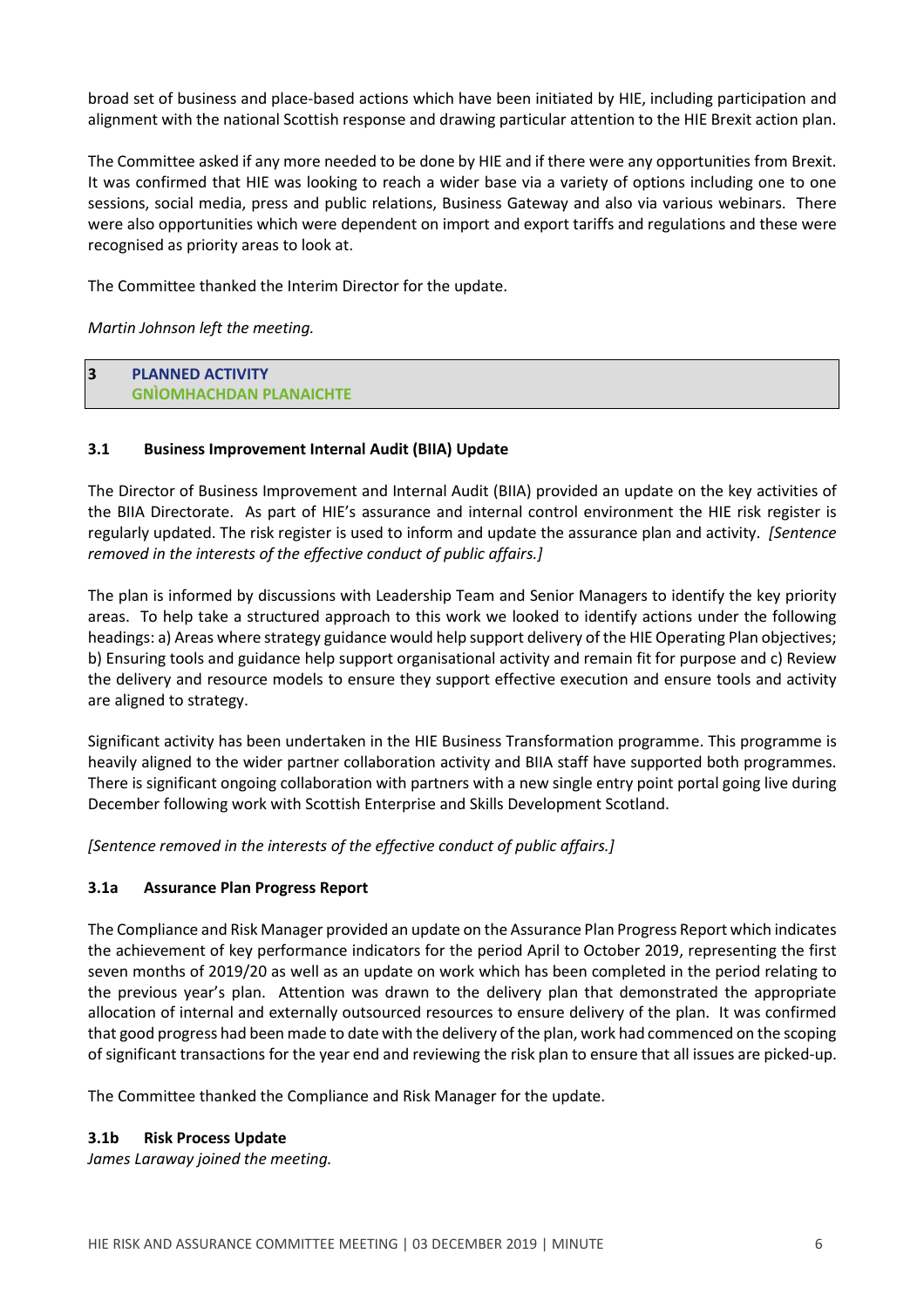The Business Improvement Manager updated the Committee on the work undertaken on reviewing HIE's approach to risk management. The approach taken was to 1) Analyse the 'as-is' with regards to how risks are identified, managed and reported within HIE currently; 2) Approach partner organisations to determine 'best practice' and 3) Recommend a set of actions to improve Risk Management at HIE.

Having reached out to all partner organisations to understand how they manage risk, it was noted that most do this manually through the completion of spreadsheets, however Skills Development Scotland (SDS) use a digital cloud-based Risk Management solution called Pentana. HIE would be keen to align with the SDS tool which is used by 90 % of local authorities for planning and performance. SDS use the risk module to create and manage their risk registers, track risk progress over time and to run risk data analysis.

From an examination of the 'as-is' practices in relation to Risk Management a number of areas were identified as issues of concern including 1) Effectiveness as a tool; 2) Roles and responsibilities; 3) Training; 4) Risk identification; 5) Timeliness of reporting; 6) Limited reporting capability; 7) Data duplication; 8) Increased risk and 9) Lack of standardisation.

It was confirmed that actions are currently in progress to address the areas of concern along with proposed timescales to implement suggested changes such as a) Transition to a 5x5 scoring matrix; b) Internal Risk awareness / risk management training; c) Adoption of a digital Risk Management solution; d) providing an issue register and e) Scottish Government training session.

The Committee were pleased to see the paper noting that the digital solution Pentana was a good approach and would greatly assist. It was also good to see that the difference between risk management and issue management had been identified. It was also suggested that there are other public sector organisations that could be consulted such as Visit Scotland and Transport Scotland who have similar systems in place.

The Interim Chief Executive highlighted that Risk Champions had an important role, but it was equally important that all HIE staff are able to identify and clearly articulate risk.

It was agreed that implementation was key, and that further discussion would take place at a session to be held for the Committee on 10<sup>th</sup> January 2020.

# **3.2 Risk Register at 30 November 2019 – Draft Board Paper**

A working draft of the Risk Register to be presented to the HIE Board was discussed with some points for review identified prior to finalising.

The Committee noted the need to move away from a generic risk owner. The Business Improvement Manager confirmed that this will be refreshed and amended prior to moving to a digital management solution.

The Committee noted that it was encouraging to see this changing over time and how the changes will give the Committee and the Board an improved overview and better assurance.

### **3.3 IS Audits Update and IS Assurance**

- **3.3a** IS Assurance Plan 2019/20
- **3.3b** Summary of Concluded Ernst and Young Audit Reviews

These items were covered together. HIE have a procured arrangement with their Partners, Scottish Enterprise and Skills Development Scotland, to support us in our IS Audit Requirements. Ernst Young have the contract for this work and have concluded 2 reports in the period.

1) Third party supplier review - The scope of the review was to identify supplier key controls aligned to the relevant COBIT control framework that address critical risks and assess their effectiveness. The objective of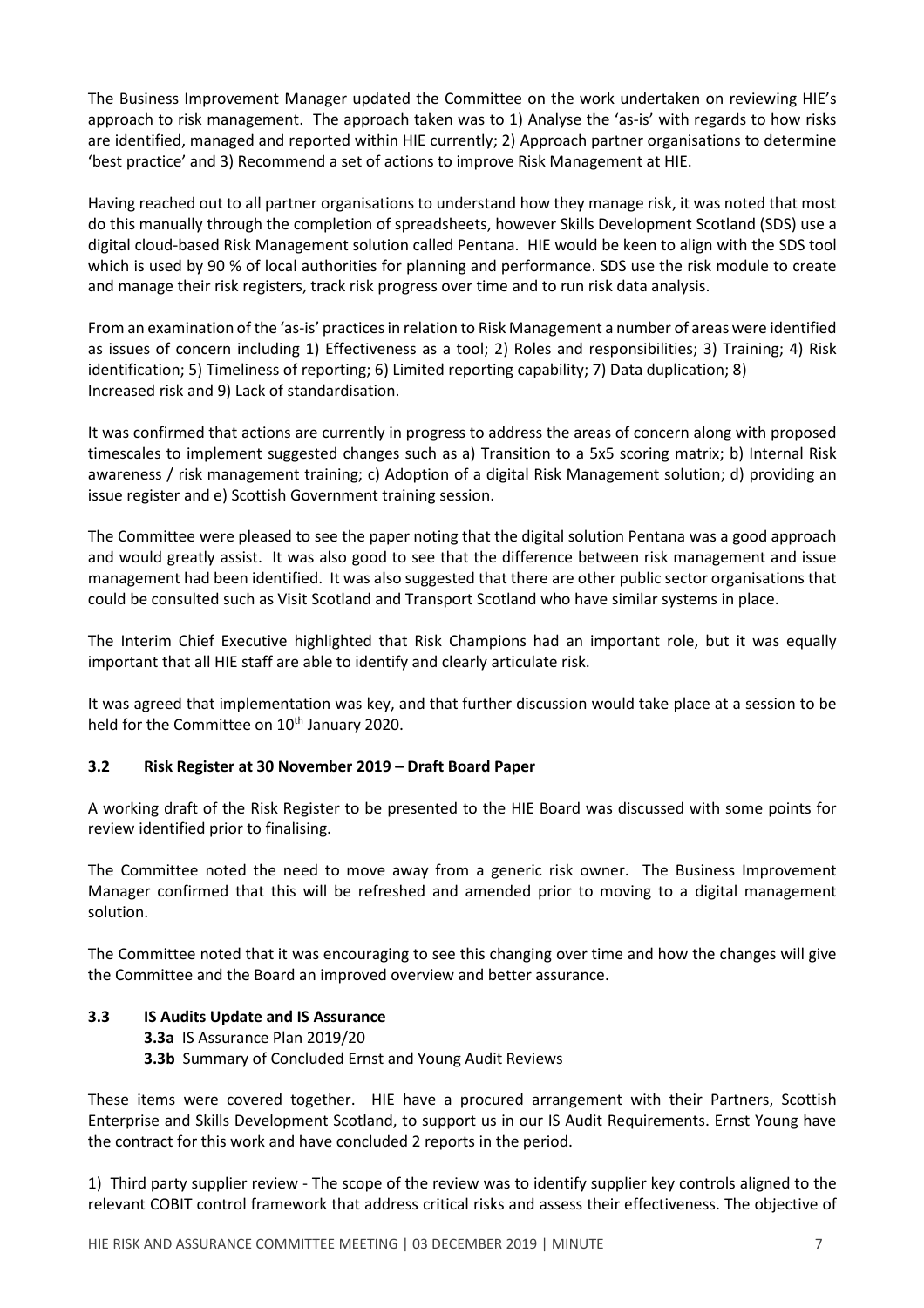the review was to assess key IT control areas of access management; system maintenance; IT operations; change management; physical security; infrastructure management; and privileged access.

2) Governance and strategy review - EY reviewed the EIS 2018-2020 Strategy which outlines the services offered to Partners – service provision end userservices; hosting services; professionalservices; and business system services. They considered the IT strategic plan and its business alignment; portfolio management; and supporting transition plans.

*[Sentence removed in the interests of the effective conduct of public affairs and reasons of commercial sensitivity.]* The Director of Business Improvement and Internal Audit noted that there needed to be clarity around what services EIS deliver for HIE. HIE need to ensure that follow-ups are reviewed and Ernst and Young are to review actions. It was noted that a third party review will be different under the new model.

## **3.4 BIIA Assurance Reports**

# **3.4a National Fraud Initiative 2018/19 – Additional Review of Data Matches**

The Compliance and Risk Manager provided an overview to the Committee of the purpose of HIE's involvement in the National Fraud Initiative (NFI) and the scope of the work. It was noted that the work had identified a number of matches that required further follow-up and following review corrective action had been taken and a number of recommendations made.

The Committee noted that this was a good exercise to participate in and beneficial to HIE and the wider public sector.

## **3.4b Approach for Increased Board Paper Transparency Reporting - Best Practice Review**

This paper provided an update to the Committee on the review that is underway. The review covers the following areas: 1) Review current practice adopted by relevant Scottish and UK public sector agencies for publication of papers and minutes; 2) Consider types and format of papers e.g. policy, decisions, discussion; 3) Determine if redactions are applied and, if so, what reasons are provided for applying these and 4) Liaise with Scottish Government and Audit Scotland on any good practice.

The review will conclude during the final quarter of 2019/20 with any recommendations being implemented in 2020/21. The outcomes from the review will be presented at a future Committee meeting.

### **3.5 Cyber Security Update**

*Keiron Scott joined the meeting*

*[Paragraph removed in the interests of the effective conduct of public affairs.]*

*[Paragraph removed in the interests of the effective conduct of public affairs.]*

*Keiron Scott left the meeting.*

# **3.6 Public Sector Reform Act (PSRA)**

*Jane MacLennan joined the meeting.*

The Head of Information Governance presented a paper outlining HIE's statutory reporting duty under the Act and outlining the information that would be published. Under the Public Services Reform (Scotland) Act 2010 HIE is required, as soon as is reasonably practicable after the end of each financial year, to publish a statement of expenditure under categories defined within the Act.

It was noted that reporting for this year will include HIE, Orkney Research and Innovation Campus (ORIC) and Cairngorm Mountain Scotland Limited (CMSL). This will all be incorporated into one report when published.